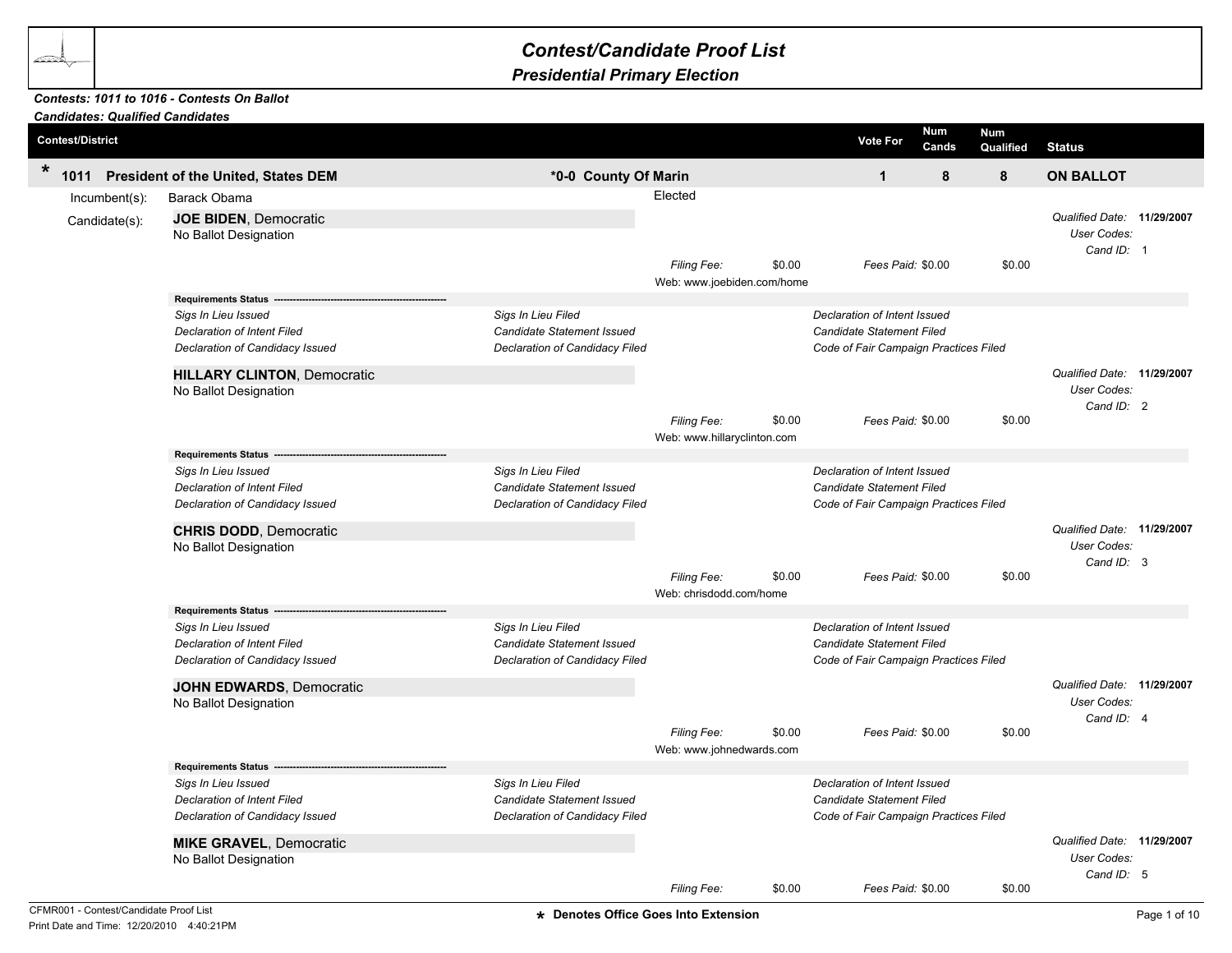| <b>Contest/District</b> |                                                                        |                                   |                                     |        | <b>Vote For</b>                       | <b>Num</b><br>Cands | Num<br>Qualified | <b>Status</b>              |  |
|-------------------------|------------------------------------------------------------------------|-----------------------------------|-------------------------------------|--------|---------------------------------------|---------------------|------------------|----------------------------|--|
|                         | Partisan PRESIDENT OF THE UNITED STATES President Of The United States |                                   |                                     |        |                                       |                     |                  |                            |  |
| 1011                    | President of the United, States DEM                                    |                                   |                                     |        | $\mathbf{1}$                          | 8                   | 8                | <b>ON BALLOT</b>           |  |
|                         |                                                                        |                                   | Web: www.gravel2008.us              |        |                                       |                     |                  |                            |  |
|                         | <b>Requirements Status</b>                                             |                                   |                                     |        |                                       |                     |                  |                            |  |
|                         | Sigs In Lieu Issued                                                    | Sigs In Lieu Filed                |                                     |        | Declaration of Intent Issued          |                     |                  |                            |  |
|                         | Declaration of Intent Filed                                            | Candidate Statement Issued        |                                     |        | Candidate Statement Filed             |                     |                  |                            |  |
|                         | Declaration of Candidacy Issued                                        | Declaration of Candidacy Filed    |                                     |        | Code of Fair Campaign Practices Filed |                     |                  |                            |  |
|                         | <b>DENNIS KUCINICH, Democratic</b>                                     |                                   |                                     |        |                                       |                     |                  | Qualified Date: 11/29/2007 |  |
|                         | No Ballot Designation                                                  |                                   |                                     |        |                                       |                     |                  | User Codes:                |  |
|                         |                                                                        |                                   |                                     |        |                                       |                     |                  | Cand ID: 6                 |  |
|                         |                                                                        |                                   | <b>Filing Fee:</b>                  | \$0.00 |                                       | Fees Paid: \$0.00   | \$0.00           |                            |  |
|                         |                                                                        |                                   | Web: www.dennis4president.com/home  |        |                                       |                     |                  |                            |  |
|                         | Requirements Status ---                                                |                                   |                                     |        |                                       |                     |                  |                            |  |
|                         | Sigs In Lieu Issued                                                    | Sigs In Lieu Filed                |                                     |        | Declaration of Intent Issued          |                     |                  |                            |  |
|                         | <b>Declaration of Intent Filed</b>                                     | Candidate Statement Issued        |                                     |        | Candidate Statement Filed             |                     |                  |                            |  |
|                         | Declaration of Candidacy Issued                                        | Declaration of Candidacy Filed    |                                     |        | Code of Fair Campaign Practices Filed |                     |                  |                            |  |
|                         | <b>BARACK OBAMA, Democratic</b>                                        |                                   |                                     |        |                                       |                     |                  | Qualified Date: 11/29/2007 |  |
|                         | No Ballot Designation                                                  |                                   |                                     |        |                                       |                     |                  | User Codes:                |  |
|                         |                                                                        |                                   |                                     |        |                                       |                     |                  | Cand ID: 7                 |  |
|                         |                                                                        |                                   | Filing Fee:                         | \$0.00 |                                       | Fees Paid: \$0.00   | \$0.00           |                            |  |
|                         |                                                                        |                                   | Web: www.barackobama.com            |        |                                       |                     |                  |                            |  |
|                         | <b>Requirements Status</b>                                             |                                   |                                     |        |                                       |                     |                  |                            |  |
|                         | Sigs In Lieu Issued                                                    | Sigs In Lieu Filed                |                                     |        | Declaration of Intent Issued          |                     |                  |                            |  |
|                         | Declaration of Intent Filed                                            | Candidate Statement Issued        |                                     |        | Candidate Statement Filed             |                     |                  |                            |  |
|                         | Declaration of Candidacy Issued                                        | Declaration of Candidacy Filed    |                                     |        | Code of Fair Campaign Practices Filed |                     |                  |                            |  |
|                         | <b>BILL RICHARDSON, Democratic</b>                                     |                                   |                                     |        |                                       |                     |                  | Qualified Date: 11/29/2007 |  |
|                         | No Ballot Designation                                                  |                                   |                                     |        |                                       |                     |                  | <b>User Codes:</b>         |  |
|                         |                                                                        |                                   | Filing Fee:                         | \$0.00 |                                       | Fees Paid: \$0.00   | \$0.00           | Cand ID: 8                 |  |
|                         |                                                                        |                                   | Web: www.richardsonforpresident.com |        |                                       |                     |                  |                            |  |
|                         | <b>Requirements Status</b>                                             |                                   |                                     |        |                                       |                     |                  |                            |  |
|                         | Sigs In Lieu Issued                                                    | Sigs In Lieu Filed                |                                     |        | Declaration of Intent Issued          |                     |                  |                            |  |
|                         | Declaration of Intent Filed                                            | <b>Candidate Statement Issued</b> |                                     |        | <b>Candidate Statement Filed</b>      |                     |                  |                            |  |
|                         | Declaration of Candidacy Issued                                        | Declaration of Candidacy Filed    |                                     |        | Code of Fair Campaign Practices Filed |                     |                  |                            |  |
|                         |                                                                        |                                   |                                     |        |                                       |                     |                  |                            |  |
| $\ast$                  | 1012 President of the United, States REP                               | *0-0 County Of Marin              |                                     |        | $\mathbf{1}$                          | 11                  | 11               | <b>ON BALLOT</b>           |  |
| Incumbent(s):           | Barack Obama                                                           |                                   | Elected                             |        |                                       |                     |                  |                            |  |
| Candidate(s):           | <b>SAM BROWNBACK, Republican</b>                                       |                                   |                                     |        |                                       |                     |                  | Qualified Date: 11/29/2007 |  |
|                         | No Ballot Designation                                                  |                                   |                                     |        |                                       |                     |                  | User Codes:                |  |
|                         |                                                                        |                                   |                                     |        |                                       |                     |                  | Cand ID: 1                 |  |
|                         |                                                                        |                                   | Filing Fee:                         | \$0.00 |                                       | Fees Paid: \$0.00   | \$0.00           |                            |  |
|                         |                                                                        |                                   | Web: www.brownback.com              |        |                                       |                     |                  |                            |  |
|                         | Requirements Status --                                                 |                                   |                                     |        |                                       |                     |                  |                            |  |
|                         | Sigs In Lieu Issued                                                    | Sigs In Lieu Filed                |                                     |        | Declaration of Intent Issued          |                     |                  |                            |  |
|                         | Declaration of Intent Filed                                            | Candidate Statement Issued        |                                     |        | Candidate Statement Filed             |                     |                  |                            |  |
|                         | Declaration of Candidacy Issued                                        | Declaration of Candidacy Filed    |                                     |        | Code of Fair Campaign Practices Filed |                     |                  |                            |  |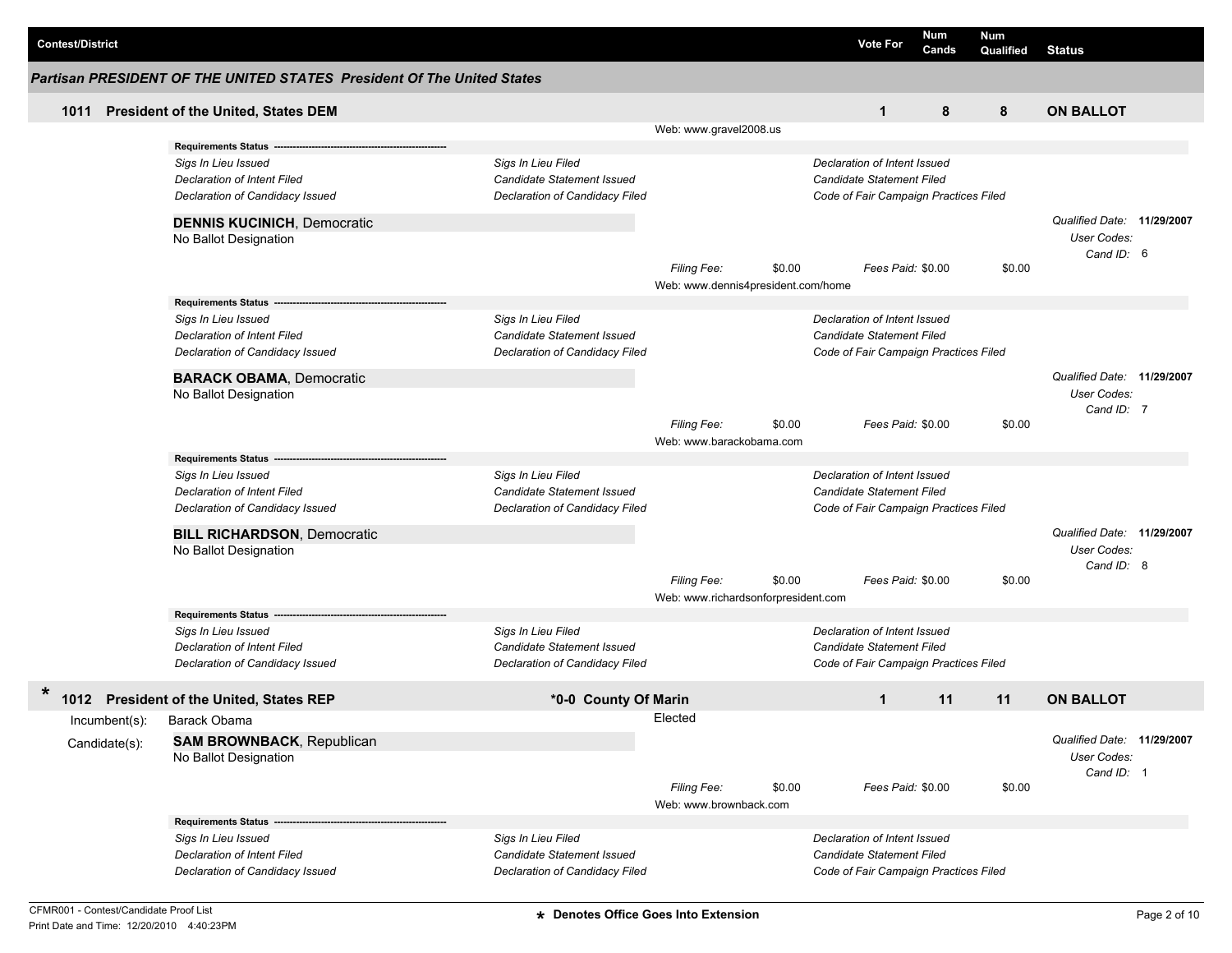| <b>Contest/District</b> |                                                                                                                                                    |                                                                                           |                                          |        | Vote For                                                                                           | <b>Num</b><br>Cands | <b>Num</b><br>Qualified | <b>Status</b>                                           |  |
|-------------------------|----------------------------------------------------------------------------------------------------------------------------------------------------|-------------------------------------------------------------------------------------------|------------------------------------------|--------|----------------------------------------------------------------------------------------------------|---------------------|-------------------------|---------------------------------------------------------|--|
|                         | Partisan PRESIDENT OF THE UNITED STATES President Of The United States                                                                             |                                                                                           |                                          |        |                                                                                                    |                     |                         |                                                         |  |
|                         | 1012 President of the United, States REP                                                                                                           |                                                                                           |                                          |        | $\mathbf{1}$                                                                                       | 11                  | 11                      | <b>ON BALLOT</b>                                        |  |
|                         | JOHN H. COX, Republican<br>No Ballot Designation                                                                                                   |                                                                                           | Filing Fee:<br>Web: www.cox2008.com/cox  | \$0.00 | Fees Paid: \$0.00                                                                                  |                     | \$0.00                  | Qualified Date: 11/29/2007<br>User Codes:<br>Cand ID: 2 |  |
|                         | Requirements Status --                                                                                                                             |                                                                                           |                                          |        |                                                                                                    |                     |                         |                                                         |  |
|                         | Sigs In Lieu Issued<br>Declaration of Intent Filed<br>Declaration of Candidacy Issued<br><b>RUDY GIULIANI, Republican</b><br>No Ballot Designation | Sigs In Lieu Filed<br>Candidate Statement Issued<br>Declaration of Candidacy Filed        |                                          |        | Declaration of Intent Issued<br>Candidate Statement Filed<br>Code of Fair Campaign Practices Filed |                     |                         | Qualified Date: 11/29/2007<br>User Codes:<br>Cand ID: 3 |  |
|                         |                                                                                                                                                    |                                                                                           | Filing Fee:<br>Web: www.joinrudy2008.com | \$0.00 | Fees Paid: \$0.00                                                                                  |                     | \$0.00                  |                                                         |  |
|                         | <b>Requirements Status</b>                                                                                                                         |                                                                                           |                                          |        |                                                                                                    |                     |                         |                                                         |  |
|                         | Sigs In Lieu Issued<br>Declaration of Intent Filed<br>Declaration of Candidacy Issued                                                              | Sigs In Lieu Filed<br><b>Candidate Statement Issued</b><br>Declaration of Candidacy Filed |                                          |        | Declaration of Intent Issued<br>Candidate Statement Filed<br>Code of Fair Campaign Practices Filed |                     |                         |                                                         |  |
|                         | <b>MIKE HUCKABEE, Republican</b><br>No Ballot Designation                                                                                          |                                                                                           | Filing Fee:                              | \$0.00 | Fees Paid: \$0.00                                                                                  |                     | \$0.00                  | Qualified Date: 11/29/2007<br>User Codes:<br>Cand ID: 4 |  |
|                         |                                                                                                                                                    |                                                                                           | Web: www.mikehuckabee.com                |        |                                                                                                    |                     |                         |                                                         |  |
|                         | <b>Requirements Status</b><br>Sigs In Lieu Issued<br>Declaration of Intent Filed<br>Declaration of Candidacy Issued                                | Sigs In Lieu Filed<br>Candidate Statement Issued<br>Declaration of Candidacy Filed        |                                          |        | Declaration of Intent Issued<br>Candidate Statement Filed<br>Code of Fair Campaign Practices Filed |                     |                         |                                                         |  |
|                         | <b>DUNCAN HUNTER, Republican</b><br>No Ballot Designation                                                                                          |                                                                                           |                                          |        |                                                                                                    |                     |                         | Qualified Date: 11/29/2007<br>User Codes:<br>Cand ID: 5 |  |
|                         |                                                                                                                                                    |                                                                                           | Filing Fee:<br>Web: www.gohunter08.com   | \$0.00 | Fees Paid: \$0.00                                                                                  |                     | \$0.00                  |                                                         |  |
|                         | Requirements Status -                                                                                                                              |                                                                                           |                                          |        |                                                                                                    |                     |                         |                                                         |  |
|                         | Sigs In Lieu Issued<br>Declaration of Intent Filed<br>Declaration of Candidacy Issued                                                              | Sigs In Lieu Filed<br><b>Candidate Statement Issued</b><br>Declaration of Candidacy Filed |                                          |        | Declaration of Intent Issued<br>Candidate Statement Filed<br>Code of Fair Campaign Practices Filed |                     |                         |                                                         |  |
|                         | <b>ALAN KEYES, Republican</b><br>No Ballot Designation                                                                                             |                                                                                           |                                          |        |                                                                                                    |                     |                         | Qualified Date: 11/29/2007<br>User Codes:<br>Cand ID: 6 |  |
|                         |                                                                                                                                                    |                                                                                           | Filing Fee:<br>Web: www.alankeyes.com    | \$0.00 | Fees Paid: \$0.00                                                                                  |                     | \$0.00                  |                                                         |  |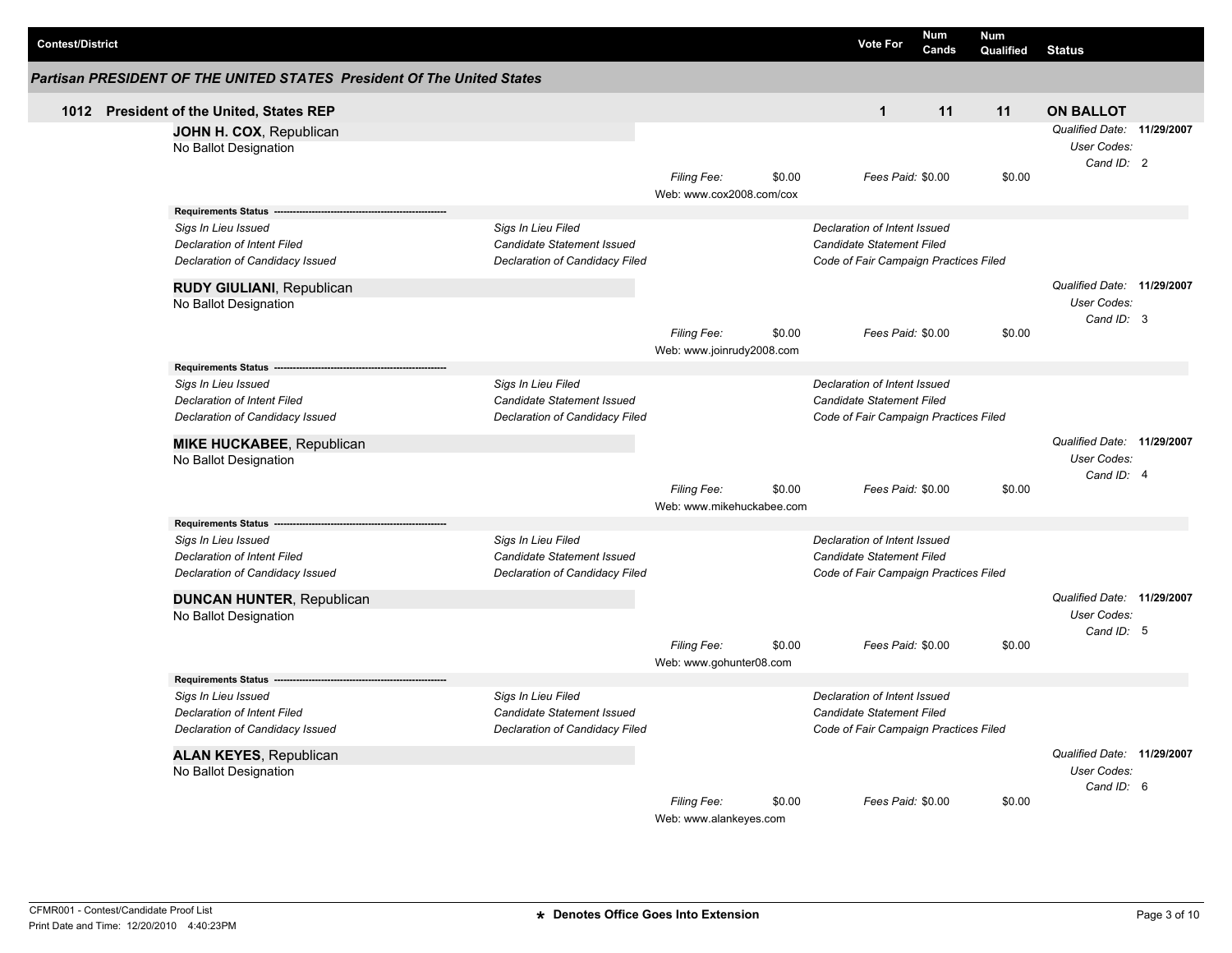| <b>Contest/District</b> |                                                                        |                                |                                        |        | <b>Vote For</b>                       | Num<br>Cands | Num<br><b>Qualified</b> | <b>Status</b>              |  |
|-------------------------|------------------------------------------------------------------------|--------------------------------|----------------------------------------|--------|---------------------------------------|--------------|-------------------------|----------------------------|--|
|                         | Partisan PRESIDENT OF THE UNITED STATES President Of The United States |                                |                                        |        |                                       |              |                         |                            |  |
|                         | 1012 President of the United, States REP                               |                                |                                        |        | $\mathbf{1}$                          | 11           | 11                      | <b>ON BALLOT</b>           |  |
|                         | <b>Requirements Status</b>                                             |                                |                                        |        |                                       |              |                         |                            |  |
|                         | Sigs In Lieu Issued                                                    | Sigs In Lieu Filed             |                                        |        | Declaration of Intent Issued          |              |                         |                            |  |
|                         | Declaration of Intent Filed                                            | Candidate Statement Issued     |                                        |        | Candidate Statement Filed             |              |                         |                            |  |
|                         | Declaration of Candidacy Issued                                        | Declaration of Candidacy Filed |                                        |        | Code of Fair Campaign Practices Filed |              |                         |                            |  |
|                         | JOHN MCCAIN, Republican                                                |                                |                                        |        |                                       |              |                         | Qualified Date: 11/29/2007 |  |
|                         | No Ballot Designation                                                  |                                |                                        |        |                                       |              |                         | User Codes:                |  |
|                         |                                                                        |                                | Filing Fee:                            | \$0.00 | Fees Paid: \$0.00                     |              | \$0.00                  | Cand ID: 7                 |  |
|                         |                                                                        |                                | Web: www.johnmccain.com                |        |                                       |              |                         |                            |  |
|                         | <b>Requirements Status</b>                                             |                                |                                        |        |                                       |              |                         |                            |  |
|                         | Sigs In Lieu Issued                                                    | Sigs In Lieu Filed             |                                        |        | Declaration of Intent Issued          |              |                         |                            |  |
|                         | Declaration of Intent Filed                                            | Candidate Statement Issued     |                                        |        | Candidate Statement Filed             |              |                         |                            |  |
|                         | Declaration of Candidacy Issued                                        | Declaration of Candidacy Filed |                                        |        | Code of Fair Campaign Practices Filed |              |                         |                            |  |
|                         | RON PAUL, Republican                                                   |                                |                                        |        |                                       |              |                         | Qualified Date: 11/29/2007 |  |
|                         | No Ballot Designation                                                  |                                |                                        |        |                                       |              |                         | User Codes:                |  |
|                         |                                                                        |                                | Filing Fee:                            | \$0.00 | Fees Paid: \$0.00                     |              | \$0.00                  | Cand ID: 8                 |  |
|                         |                                                                        |                                | Web: www.ronpaul2008.com               |        |                                       |              |                         |                            |  |
|                         | <b>Requirements Status --</b>                                          |                                |                                        |        |                                       |              |                         |                            |  |
|                         | Sigs In Lieu Issued                                                    | Sigs In Lieu Filed             |                                        |        | Declaration of Intent Issued          |              |                         |                            |  |
|                         | Declaration of Intent Filed                                            | Candidate Statement Issued     |                                        |        | Candidate Statement Filed             |              |                         |                            |  |
|                         | Declaration of Candidacy Issued                                        | Declaration of Candidacy Filed |                                        |        | Code of Fair Campaign Practices Filed |              |                         |                            |  |
|                         | <b>MITT ROMNEY, Republican</b>                                         |                                |                                        |        |                                       |              |                         | Qualified Date: 11/29/2007 |  |
|                         | No Ballot Designation                                                  |                                |                                        |        |                                       |              |                         | User Codes:                |  |
|                         |                                                                        |                                |                                        | \$0.00 | Fees Paid: \$0.00                     |              | \$0.00                  | Cand ID: 9                 |  |
|                         |                                                                        |                                | Filing Fee:<br>Web: www.mittromney.com |        |                                       |              |                         |                            |  |
|                         | <b>Requirements Status</b>                                             |                                |                                        |        |                                       |              |                         |                            |  |
|                         | Sigs In Lieu Issued                                                    | Sigs In Lieu Filed             |                                        |        | Declaration of Intent Issued          |              |                         |                            |  |
|                         | Declaration of Intent Filed                                            | Candidate Statement Issued     |                                        |        | Candidate Statement Filed             |              |                         |                            |  |
|                         | Declaration of Candidacy Issued                                        | Declaration of Candidacy Filed |                                        |        | Code of Fair Campaign Practices Filed |              |                         |                            |  |
|                         | <b>TOM TANCREDO, Republican</b>                                        |                                |                                        |        |                                       |              |                         | Qualified Date: 11/29/2007 |  |
|                         | No Ballot Designation                                                  |                                |                                        |        |                                       |              |                         | User Codes:                |  |
|                         |                                                                        |                                | Filing Fee:                            | \$0.00 | Fees Paid: \$0.00                     |              | \$0.00                  | Cand ID: 10                |  |
|                         |                                                                        |                                | Web: www.teamtancredo.org              |        |                                       |              |                         |                            |  |
|                         | Requirements Status -                                                  |                                |                                        |        |                                       |              |                         |                            |  |
|                         | Sigs In Lieu Issued                                                    | Sigs In Lieu Filed             |                                        |        | Declaration of Intent Issued          |              |                         |                            |  |
|                         | Declaration of Intent Filed                                            | Candidate Statement Issued     |                                        |        | Candidate Statement Filed             |              |                         |                            |  |
|                         | Declaration of Candidacy Issued                                        | Declaration of Candidacy Filed |                                        |        | Code of Fair Campaign Practices Filed |              |                         |                            |  |
|                         | FRED THOMPSON, Republican                                              |                                |                                        |        |                                       |              |                         | Qualified Date: 11/29/2007 |  |
|                         | No Ballot Designation                                                  |                                |                                        |        |                                       |              |                         | User Codes:                |  |
|                         |                                                                        |                                |                                        |        |                                       |              |                         | Cand ID: 11                |  |
|                         |                                                                        |                                | Filing Fee:                            | \$0.00 | Fees Paid: \$0.00                     |              | \$0.00                  |                            |  |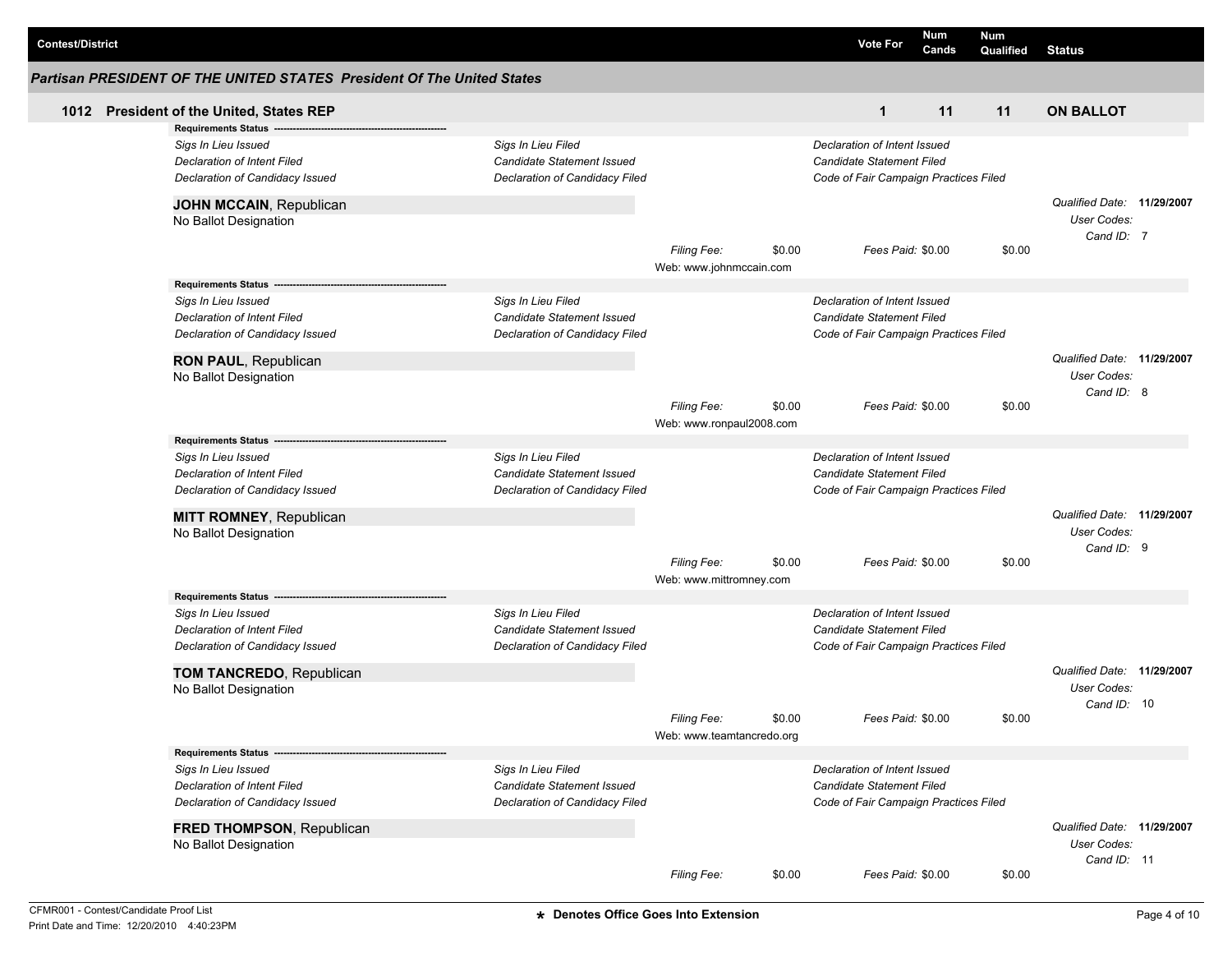| <b>Contest/District</b> |                                                                        |                                   |                       |                                 | <b>Vote For</b>                       | Num<br>Cands   | <b>Num</b><br>Qualified | <b>Status</b>              |  |
|-------------------------|------------------------------------------------------------------------|-----------------------------------|-----------------------|---------------------------------|---------------------------------------|----------------|-------------------------|----------------------------|--|
|                         | Partisan PRESIDENT OF THE UNITED STATES President Of The United States |                                   |                       |                                 |                                       |                |                         |                            |  |
| 1012                    | President of the United, States REP                                    |                                   |                       |                                 | $\mathbf{1}$                          | 11             | 11                      | <b>ON BALLOT</b>           |  |
|                         |                                                                        |                                   | Web: www.fred08.com   |                                 |                                       |                |                         |                            |  |
|                         | <b>Requirements Status</b>                                             |                                   |                       |                                 |                                       |                |                         |                            |  |
|                         | Sigs In Lieu Issued                                                    | Sigs In Lieu Filed                |                       |                                 | Declaration of Intent Issued          |                |                         |                            |  |
|                         | <b>Declaration of Intent Filed</b>                                     | Candidate Statement Issued        |                       |                                 | <b>Candidate Statement Filed</b>      |                |                         |                            |  |
|                         | Declaration of Candidacy Issued                                        | Declaration of Candidacy Filed    |                       |                                 | Code of Fair Campaign Practices Filed |                |                         |                            |  |
|                         |                                                                        |                                   |                       |                                 |                                       |                |                         |                            |  |
| $\ast$<br>1013          | <b>President of the United, States AIP</b>                             | *0-0 County Of Marin              |                       |                                 | $\mathbf{1}$                          | $\mathbf{3}$   | 3                       | <b>ON BALLOT</b>           |  |
| Incumbent(s):           | Barack Obama                                                           |                                   | Elected               |                                 |                                       |                |                         |                            |  |
| Candidate(s):           | <b>MAD MAX RIEKSE, American Independent</b>                            |                                   |                       |                                 |                                       |                |                         | Qualified Date: 11/29/2007 |  |
|                         | No Ballot Designation                                                  |                                   |                       |                                 |                                       |                |                         | User Codes:                |  |
|                         |                                                                        |                                   |                       |                                 |                                       |                |                         | Cand ID: 1                 |  |
|                         |                                                                        |                                   | Filing Fee:           | \$0.00                          | Fees Paid: \$0.00                     |                | \$0.00                  |                            |  |
|                         |                                                                        |                                   |                       | Web: www.madmaxforpresident.com |                                       |                |                         |                            |  |
|                         | <b>Requirements Status</b>                                             |                                   |                       |                                 |                                       |                |                         |                            |  |
|                         | Sigs In Lieu Issued                                                    | Sigs In Lieu Filed                |                       |                                 | Declaration of Intent Issued          |                |                         |                            |  |
|                         | <b>Declaration of Intent Filed</b>                                     | <b>Candidate Statement Issued</b> |                       |                                 | Candidate Statement Filed             |                |                         |                            |  |
|                         | Declaration of Candidacy Issued                                        | Declaration of Candidacy Filed    |                       |                                 | Code of Fair Campaign Practices Filed |                |                         |                            |  |
|                         | <b>DIANE BEALL TEMPLIN, American Independent</b>                       |                                   |                       |                                 |                                       |                |                         | Qualified Date: 11/29/2007 |  |
|                         | No Ballot Designation                                                  |                                   |                       |                                 |                                       |                |                         | User Codes:                |  |
|                         |                                                                        |                                   |                       |                                 |                                       |                |                         | Cand ID: 2                 |  |
|                         |                                                                        |                                   | Filing Fee:           | \$0.00                          | Fees Paid: \$0.00                     |                | \$0.00                  |                            |  |
|                         | <b>Requirements Status</b>                                             |                                   |                       |                                 |                                       |                |                         |                            |  |
|                         | Sigs In Lieu Issued                                                    | Sigs In Lieu Filed                |                       |                                 | Declaration of Intent Issued          |                |                         |                            |  |
|                         | <b>Declaration of Intent Filed</b>                                     | Candidate Statement Issued        |                       |                                 | <b>Candidate Statement Filed</b>      |                |                         |                            |  |
|                         | Declaration of Candidacy Issued                                        | Declaration of Candidacy Filed    |                       |                                 | Code of Fair Campaign Practices Filed |                |                         |                            |  |
|                         |                                                                        |                                   |                       |                                 |                                       |                |                         | Qualified Date: 11/29/2007 |  |
|                         | DON J. GRUNDMANN, American Independent<br>No Ballot Designation        |                                   |                       |                                 |                                       |                |                         | User Codes:                |  |
|                         |                                                                        |                                   |                       |                                 |                                       |                |                         | Cand ID: 3                 |  |
|                         |                                                                        |                                   | <b>Filing Fee:</b>    | \$0.00                          | Fees Paid: \$0.00                     |                | \$0.00                  |                            |  |
|                         |                                                                        |                                   | Web: www.TRUTHUSA.ORG |                                 |                                       |                |                         |                            |  |
|                         | <b>Requirements Status</b>                                             |                                   |                       |                                 |                                       |                |                         |                            |  |
|                         | Sigs In Lieu Issued                                                    | Sigs In Lieu Filed                |                       |                                 | Declaration of Intent Issued          |                |                         |                            |  |
|                         | <b>Declaration of Intent Filed</b>                                     | Candidate Statement Issued        |                       |                                 | <b>Candidate Statement Filed</b>      |                |                         |                            |  |
|                         | Declaration of Candidacy Issued                                        | Declaration of Candidacy Filed    |                       |                                 | Code of Fair Campaign Practices Filed |                |                         |                            |  |
|                         |                                                                        |                                   |                       |                                 |                                       |                |                         |                            |  |
| $\ast$<br>1014          | President of the United, States GRN                                    | *0-0 County Of Marin              |                       |                                 | $\mathbf{1}$                          | $\overline{7}$ | $\overline{7}$          | <b>ON BALLOT</b>           |  |
| Incumbent(s):           | Barack Obama                                                           |                                   | Elected               |                                 |                                       |                |                         |                            |  |
| Candidate(s):           | <b>KENT MESPLAY, Green</b>                                             |                                   |                       |                                 |                                       |                |                         | Qualified Date: 11/29/2007 |  |
|                         | No Ballot Designation                                                  |                                   |                       |                                 |                                       |                |                         | User Codes:                |  |
|                         |                                                                        |                                   |                       |                                 |                                       |                |                         | Cand ID: 1                 |  |
|                         |                                                                        |                                   | Filing Fee:           | \$0.00                          | Fees Paid: \$0.00                     |                | \$0.00                  |                            |  |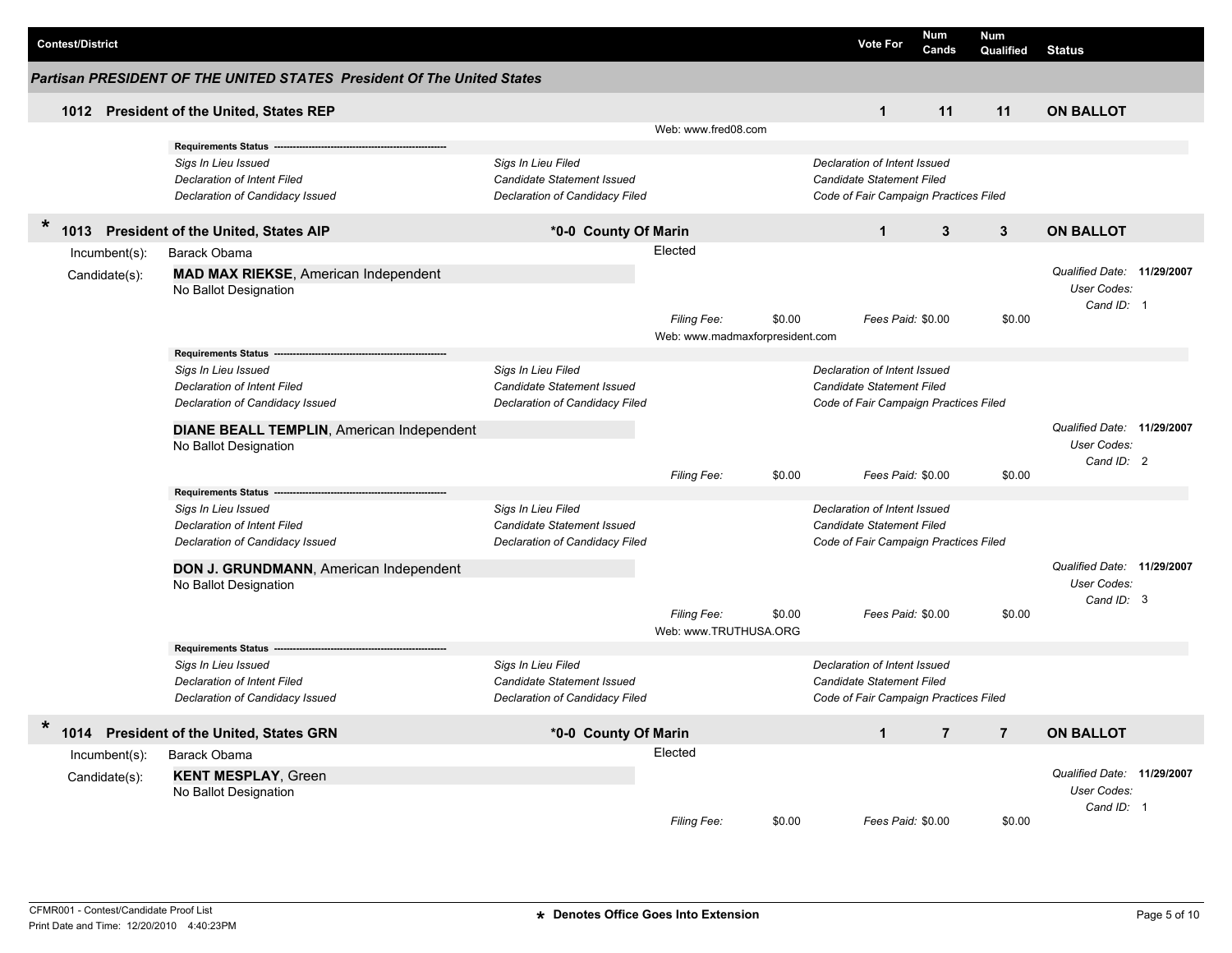| <b>Contest/District</b> |                                                                        |                                                  |                    |        | <b>Vote For</b>                                           | Num<br>Cands   | <b>Num</b><br>Qualified | <b>Status</b>              |  |
|-------------------------|------------------------------------------------------------------------|--------------------------------------------------|--------------------|--------|-----------------------------------------------------------|----------------|-------------------------|----------------------------|--|
|                         | Partisan PRESIDENT OF THE UNITED STATES President Of The United States |                                                  |                    |        |                                                           |                |                         |                            |  |
|                         | 1014 President of the United, States GRN                               |                                                  |                    |        | $\mathbf{1}$                                              | $\overline{7}$ | $\overline{7}$          | <b>ON BALLOT</b>           |  |
|                         | <b>Requirements Status</b>                                             |                                                  |                    |        |                                                           |                |                         |                            |  |
|                         | Sigs In Lieu Issued                                                    | Sigs In Lieu Filed                               |                    |        | Declaration of Intent Issued                              |                |                         |                            |  |
|                         | Declaration of Intent Filed                                            | Candidate Statement Issued                       |                    |        | Candidate Statement Filed                                 |                |                         |                            |  |
|                         | Declaration of Candidacy Issued                                        | Declaration of Candidacy Filed                   |                    |        | Code of Fair Campaign Practices Filed                     |                |                         |                            |  |
|                         | <b>JARED BALL, Green</b>                                               |                                                  |                    |        |                                                           |                |                         | Qualified Date: 11/29/2007 |  |
|                         | No Ballot Designation                                                  |                                                  |                    |        |                                                           |                |                         | User Codes:                |  |
|                         |                                                                        |                                                  |                    |        |                                                           |                |                         | Cand ID: 2                 |  |
|                         |                                                                        |                                                  | <b>Filing Fee:</b> | \$0.00 | Fees Paid: \$0.00                                         |                | \$0.00                  |                            |  |
|                         | <b>Requirements Status</b>                                             |                                                  |                    |        |                                                           |                |                         |                            |  |
|                         | Sigs In Lieu Issued<br>Declaration of Intent Filed                     | Sigs In Lieu Filed<br>Candidate Statement Issued |                    |        | Declaration of Intent Issued<br>Candidate Statement Filed |                |                         |                            |  |
|                         | Declaration of Candidacy Issued                                        | Declaration of Candidacy Filed                   |                    |        | Code of Fair Campaign Practices Filed                     |                |                         |                            |  |
|                         |                                                                        |                                                  |                    |        |                                                           |                |                         |                            |  |
|                         | <b>JESSE JOHNSON, Green</b>                                            |                                                  |                    |        |                                                           |                |                         | Qualified Date: 11/29/2007 |  |
|                         | No Ballot Designation                                                  |                                                  |                    |        |                                                           |                |                         | User Codes:                |  |
|                         |                                                                        |                                                  |                    |        |                                                           |                |                         | Cand ID: 3                 |  |
|                         | Requirements Status ----                                               |                                                  | Filing Fee:        | \$0.00 | Fees Paid: \$0.00                                         |                | \$0.00                  |                            |  |
|                         | Sigs In Lieu Issued                                                    | Sigs In Lieu Filed                               |                    |        | Declaration of Intent Issued                              |                |                         |                            |  |
|                         | Declaration of Intent Filed                                            | Candidate Statement Issued                       |                    |        | <b>Candidate Statement Filed</b>                          |                |                         |                            |  |
|                         | Declaration of Candidacy Issued                                        | Declaration of Candidacy Filed                   |                    |        | Code of Fair Campaign Practices Filed                     |                |                         |                            |  |
|                         |                                                                        |                                                  |                    |        |                                                           |                |                         |                            |  |
|                         | <b>KAT SWIFT, Green</b>                                                |                                                  |                    |        |                                                           |                |                         | Qualified Date: 11/29/2007 |  |
|                         | No Ballot Designation                                                  |                                                  |                    |        |                                                           |                |                         | User Codes:                |  |
|                         |                                                                        |                                                  | Filing Fee:        | \$0.00 | Fees Paid: \$0.00                                         |                | \$0.00                  | Cand ID: 4                 |  |
|                         | <b>Requirements Status</b>                                             |                                                  |                    |        |                                                           |                |                         |                            |  |
|                         | Sigs In Lieu Issued                                                    | Sigs In Lieu Filed                               |                    |        | Declaration of Intent Issued                              |                |                         |                            |  |
|                         | Declaration of Intent Filed                                            | Candidate Statement Issued                       |                    |        | Candidate Statement Filed                                 |                |                         |                            |  |
|                         | Declaration of Candidacy Issued                                        | Declaration of Candidacy Filed                   |                    |        | Code of Fair Campaign Practices Filed                     |                |                         |                            |  |
|                         |                                                                        |                                                  |                    |        |                                                           |                |                         | Qualified Date: 11/29/2007 |  |
|                         | <b>RALPH NADER, Green</b><br>No Ballot Designation                     |                                                  |                    |        |                                                           |                |                         | User Codes:                |  |
|                         |                                                                        |                                                  |                    |        |                                                           |                |                         | Cand ID: 5                 |  |
|                         |                                                                        |                                                  | <b>Filing Fee:</b> | \$0.00 | Fees Paid: \$0.00                                         |                | \$0.00                  |                            |  |
|                         | <b>Requirements Status</b>                                             |                                                  |                    |        |                                                           |                |                         |                            |  |
|                         | Sigs In Lieu Issued                                                    | Sigs In Lieu Filed                               |                    |        | Declaration of Intent Issued                              |                |                         |                            |  |
|                         | Declaration of Intent Filed                                            | Candidate Statement Issued                       |                    |        | Candidate Statement Filed                                 |                |                         |                            |  |
|                         | Declaration of Candidacy Issued                                        | Declaration of Candidacy Filed                   |                    |        | Code of Fair Campaign Practices Filed                     |                |                         |                            |  |
|                         | <b>ELAINE BROWN, Green</b>                                             |                                                  |                    |        |                                                           |                |                         | Qualified Date: 11/29/2007 |  |
|                         | No Ballot Designation                                                  |                                                  |                    |        |                                                           |                |                         | User Codes:                |  |
|                         |                                                                        |                                                  |                    |        |                                                           |                |                         | Cand ID: 6                 |  |
|                         |                                                                        |                                                  | <b>Filing Fee:</b> | \$0.00 | Fees Paid: \$0.00                                         |                | \$0.00                  |                            |  |
|                         | Requirements Status --------                                           |                                                  |                    |        |                                                           |                |                         |                            |  |
|                         | Sigs In Lieu Issued                                                    | Sigs In Lieu Filed                               |                    |        | Declaration of Intent Issued                              |                |                         |                            |  |
|                         | Declaration of Intent Filed                                            | Candidate Statement Issued                       |                    |        | Candidate Statement Filed                                 |                |                         |                            |  |
|                         | Declaration of Candidacy Issued                                        | Declaration of Candidacy Filed                   |                    |        | Code of Fair Campaign Practices Filed                     |                |                         |                            |  |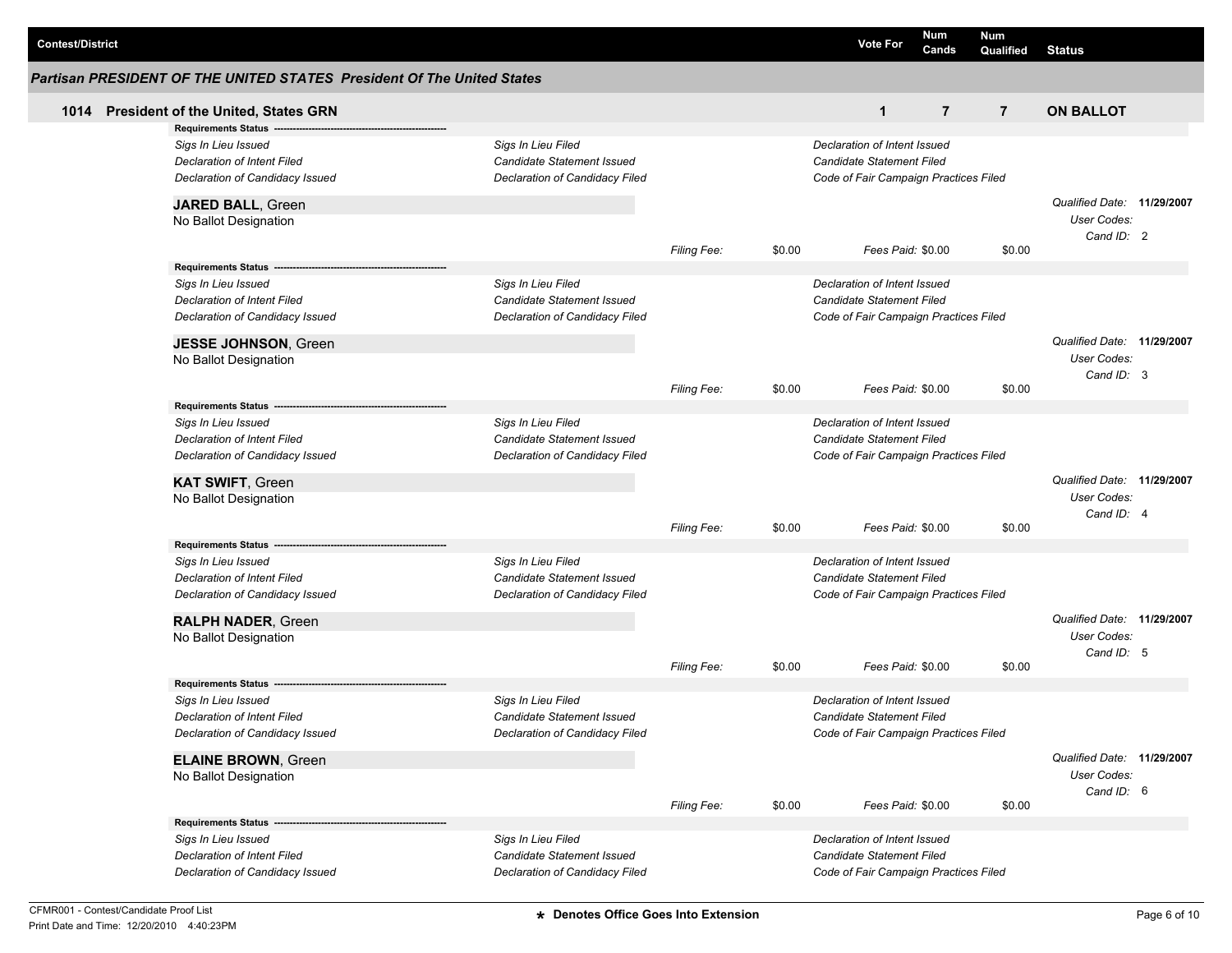| <b>Contest/District</b> |                                                                                                                                                                                  |                                                                                    |             |        | <b>Vote For</b>                                                                                           | <b>Num</b><br>Cands                                                   | Num<br>Qualified | <b>Status</b>                                           |  |
|-------------------------|----------------------------------------------------------------------------------------------------------------------------------------------------------------------------------|------------------------------------------------------------------------------------|-------------|--------|-----------------------------------------------------------------------------------------------------------|-----------------------------------------------------------------------|------------------|---------------------------------------------------------|--|
|                         | Partisan PRESIDENT OF THE UNITED STATES President Of The United States                                                                                                           |                                                                                    |             |        |                                                                                                           |                                                                       |                  |                                                         |  |
|                         | 1014 President of the United, States GRN                                                                                                                                         |                                                                                    |             |        | $\mathbf{1}$                                                                                              | $\overline{7}$                                                        | $\overline{7}$   | <b>ON BALLOT</b>                                        |  |
|                         | <b>CYNTHIA MCKINNEY, Green</b><br>No Ballot Designation                                                                                                                          |                                                                                    |             |        |                                                                                                           |                                                                       |                  | Qualified Date: 11/29/2007<br>User Codes:<br>Cand ID: 7 |  |
|                         |                                                                                                                                                                                  |                                                                                    | Filing Fee: | \$0.00 | Fees Paid: \$0.00                                                                                         |                                                                       | \$0.00           |                                                         |  |
|                         | <b>Requirements Status</b><br>Sigs In Lieu Issued<br>Declaration of Intent Filed<br>Declaration of Candidacy Issued                                                              | Sigs In Lieu Filed<br>Candidate Statement Issued<br>Declaration of Candidacy Filed |             |        | Declaration of Intent Issued<br><b>Candidate Statement Filed</b><br>Code of Fair Campaign Practices Filed |                                                                       |                  |                                                         |  |
| $\ast$                  | 1015 President of the United, States LIB                                                                                                                                         | *0-0 County Of Marin                                                               |             |        | $\mathbf{1}$                                                                                              | 12                                                                    | $12 \,$          | <b>ON BALLOT</b>                                        |  |
| Incumbent(s):           | Barack Obama                                                                                                                                                                     |                                                                                    | Elected     |        |                                                                                                           |                                                                       |                  |                                                         |  |
| Candidate(s):           | <b>JOHN FINAN, Libertarian</b><br>No Ballot Designation                                                                                                                          |                                                                                    |             |        |                                                                                                           |                                                                       |                  | Qualified Date: 11/29/2007<br>User Codes:<br>Cand ID: 1 |  |
|                         |                                                                                                                                                                                  |                                                                                    | Filing Fee: | \$0.00 | Fees Paid: \$0.00                                                                                         |                                                                       | \$0.00           |                                                         |  |
|                         | <b>Requirements Status</b><br>Sigs In Lieu Issued<br>Declaration of Intent Filed<br>Declaration of Candidacy Issued<br><b>BARRY HESS, Libertarian</b><br>No Ballot Designation   | Sigs In Lieu Filed<br>Candidate Statement Issued<br>Declaration of Candidacy Filed |             |        | Declaration of Intent Issued<br>Candidate Statement Filed<br>Code of Fair Campaign Practices Filed        |                                                                       |                  | Qualified Date: 11/29/2007<br>User Codes:<br>Cand ID: 2 |  |
|                         |                                                                                                                                                                                  |                                                                                    | Filing Fee: | \$0.00 | Fees Paid: \$0.00                                                                                         |                                                                       | \$0.00           |                                                         |  |
|                         | <b>Requirements Status</b><br>Sigs In Lieu Issued<br>Declaration of Intent Filed<br>Declaration of Candidacy Issued<br><b>DAVE HOLLIST, Libertarian</b><br>No Ballot Designation | Sigs In Lieu Filed<br>Candidate Statement Issued<br>Declaration of Candidacy Filed |             |        | <b>Candidate Statement Filed</b>                                                                          | Declaration of Intent Issued<br>Code of Fair Campaign Practices Filed |                  | Qualified Date: 11/29/2007<br>User Codes:               |  |
|                         |                                                                                                                                                                                  |                                                                                    | Filing Fee: | \$0.00 | Fees Paid: \$0.00                                                                                         |                                                                       | \$0.00           | Cand ID: 3                                              |  |
|                         | <b>Requirements Status</b>                                                                                                                                                       |                                                                                    |             |        |                                                                                                           |                                                                       |                  |                                                         |  |
|                         | Sigs In Lieu Issued<br>Declaration of Intent Filed<br>Declaration of Candidacy Issued                                                                                            | Sigs In Lieu Filed<br>Candidate Statement Issued<br>Declaration of Candidacy Filed |             |        | Declaration of Intent Issued<br>Candidate Statement Filed                                                 | Code of Fair Campaign Practices Filed                                 |                  |                                                         |  |
|                         | <b>DANIEL IMPERATO, Libertarian</b><br>No Ballot Designation                                                                                                                     |                                                                                    | Filing Fee: | \$0.00 | Fees Paid: \$0.00                                                                                         |                                                                       | \$0.00           | Qualified Date: 11/29/2007<br>User Codes:<br>Cand ID: 4 |  |
|                         | Requirements Status --<br>Sigs In Lieu Issued<br>Declaration of Intent Filed<br>Declaration of Candidacy Issued                                                                  | Sigs In Lieu Filed<br>Candidate Statement Issued<br>Declaration of Candidacy Filed |             |        | Declaration of Intent Issued<br>Candidate Statement Filed<br>Code of Fair Campaign Practices Filed        |                                                                       |                  |                                                         |  |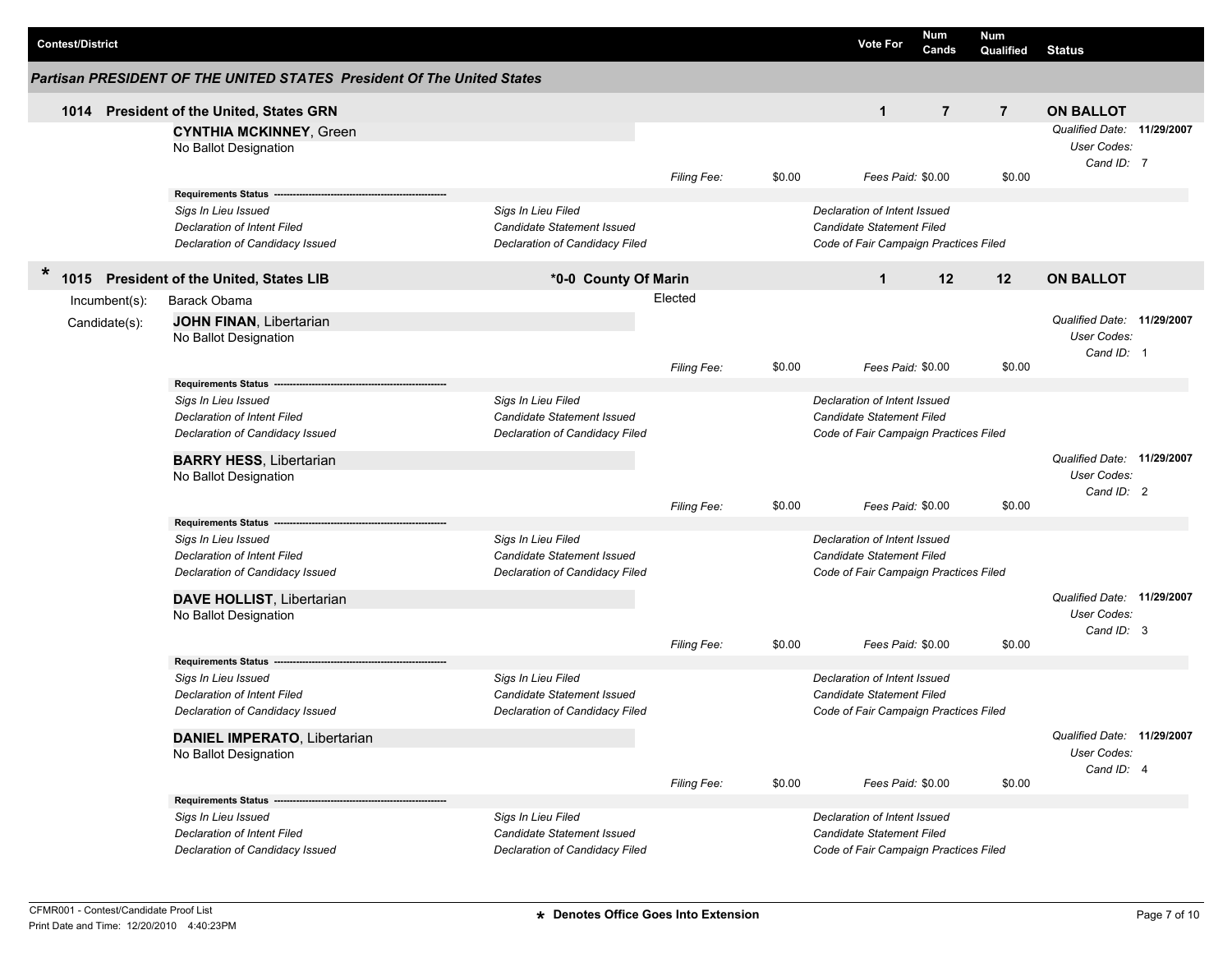| <b>Contest/District</b> |                                                                        |                                                              |                    |        | <b>Num</b><br><b>Vote For</b><br>Cands | Num<br>Qualified | <b>Status</b>                             |  |
|-------------------------|------------------------------------------------------------------------|--------------------------------------------------------------|--------------------|--------|----------------------------------------|------------------|-------------------------------------------|--|
|                         | Partisan PRESIDENT OF THE UNITED STATES President Of The United States |                                                              |                    |        |                                        |                  |                                           |  |
|                         | 1015 President of the United, States LIB                               |                                                              |                    |        | 12<br>$\mathbf{1}$                     | 12               | <b>ON BALLOT</b>                          |  |
|                         | <b>BOB JACKSON, Libertarian</b><br>No Ballot Designation               |                                                              |                    |        |                                        |                  | Qualified Date: 11/29/2007<br>User Codes: |  |
|                         |                                                                        |                                                              | <b>Filing Fee:</b> | \$0.00 | Fees Paid: \$0.00                      | \$0.00           | Cand ID: 5                                |  |
|                         | Requirements Status -                                                  |                                                              |                    |        |                                        |                  |                                           |  |
|                         | Sigs In Lieu Issued                                                    | Sigs In Lieu Filed                                           |                    |        | Declaration of Intent Issued           |                  |                                           |  |
|                         | Declaration of Intent Filed                                            | Candidate Statement Issued                                   |                    |        | Candidate Statement Filed              |                  |                                           |  |
|                         | Declaration of Candidacy Issued                                        | Declaration of Candidacy Filed                               |                    |        | Code of Fair Campaign Practices Filed  |                  |                                           |  |
|                         |                                                                        |                                                              |                    |        |                                        |                  |                                           |  |
|                         | <b>MICHAEL P. JINGOZIAN, Libertarian</b>                               |                                                              |                    |        |                                        |                  | Qualified Date: 11/29/2007                |  |
|                         | No Ballot Designation                                                  |                                                              |                    |        |                                        |                  | User Codes:<br>Cand ID: 6                 |  |
|                         |                                                                        |                                                              | <b>Filing Fee:</b> | \$0.00 | Fees Paid: \$0.00                      | \$0.00           |                                           |  |
|                         | <b>Requirements Status --</b>                                          |                                                              |                    |        |                                        |                  |                                           |  |
|                         | Sigs In Lieu Issued                                                    | Sigs In Lieu Filed                                           |                    |        | Declaration of Intent Issued           |                  |                                           |  |
|                         | Declaration of Intent Filed                                            | Candidate Statement Issued                                   |                    |        | Candidate Statement Filed              |                  |                                           |  |
|                         | Declaration of Candidacy Issued                                        | Declaration of Candidacy Filed                               |                    |        | Code of Fair Campaign Practices Filed  |                  |                                           |  |
|                         | <b>STEVE KUBBY, Libertarian</b>                                        |                                                              |                    |        |                                        |                  | Qualified Date: 11/29/2007                |  |
|                         | No Ballot Designation                                                  |                                                              |                    |        |                                        |                  | User Codes:                               |  |
|                         |                                                                        |                                                              |                    |        |                                        |                  | Cand ID: 7                                |  |
|                         |                                                                        |                                                              | Filing Fee:        | \$0.00 | Fees Paid: \$0.00                      | \$0.00           |                                           |  |
|                         | <b>Requirements Status</b>                                             |                                                              |                    |        |                                        |                  |                                           |  |
|                         | Sigs In Lieu Issued                                                    | Sigs In Lieu Filed                                           |                    |        | Declaration of Intent Issued           |                  |                                           |  |
|                         | Declaration of Intent Filed                                            | Candidate Statement Issued                                   |                    |        | Candidate Statement Filed              |                  |                                           |  |
|                         | Declaration of Candidacy Issued                                        | Declaration of Candidacy Filed                               |                    |        | Code of Fair Campaign Practices Filed  |                  |                                           |  |
|                         | <b>ALDEN LINK, Libertarian</b>                                         |                                                              |                    |        |                                        |                  | Qualified Date: 11/29/2007                |  |
|                         | No Ballot Designation                                                  |                                                              |                    |        |                                        |                  | User Codes:                               |  |
|                         |                                                                        |                                                              | Filing Fee:        | \$0.00 | Fees Paid: \$0.00                      | \$0.00           | Cand ID: 8                                |  |
|                         | Requirements Status --                                                 |                                                              |                    |        |                                        |                  |                                           |  |
|                         | Sigs In Lieu Issued                                                    | Sigs In Lieu Filed                                           |                    |        | Declaration of Intent Issued           |                  |                                           |  |
|                         | Declaration of Intent Filed                                            | Candidate Statement Issued                                   |                    |        | Candidate Statement Filed              |                  |                                           |  |
|                         | Declaration of Candidacy Issued                                        | Declaration of Candidacy Filed                               |                    |        | Code of Fair Campaign Practices Filed  |                  |                                           |  |
|                         | <b>ROBERT MILNES, Libertarian</b>                                      |                                                              |                    |        |                                        |                  | Qualified Date: 11/29/2007                |  |
|                         | No Ballot Designation                                                  |                                                              |                    |        |                                        |                  | User Codes:                               |  |
|                         |                                                                        |                                                              |                    |        |                                        |                  | Cand ID: 9                                |  |
|                         |                                                                        |                                                              | Filing Fee:        | \$0.00 | Fees Paid: \$0.00                      | \$0.00           |                                           |  |
|                         | Requirements Status --<br>Sigs In Lieu Issued                          | Sigs In Lieu Filed                                           |                    |        | Declaration of Intent Issued           |                  |                                           |  |
|                         | Declaration of Intent Filed                                            |                                                              |                    |        | Candidate Statement Filed              |                  |                                           |  |
|                         | Declaration of Candidacy Issued                                        | Candidate Statement Issued<br>Declaration of Candidacy Filed |                    |        | Code of Fair Campaign Practices Filed  |                  |                                           |  |
|                         |                                                                        |                                                              |                    |        |                                        |                  |                                           |  |
|                         | <b>GEORGE PHILLIES, Libertarian</b>                                    |                                                              |                    |        |                                        |                  | Qualified Date: 11/29/2007                |  |
|                         | No Ballot Designation                                                  |                                                              |                    |        |                                        |                  | User Codes:                               |  |
|                         |                                                                        |                                                              | Filing Fee:        | \$0.00 | Fees Paid: \$0.00                      |                  | Cand ID: 10                               |  |
|                         |                                                                        |                                                              |                    |        |                                        | \$0.00           |                                           |  |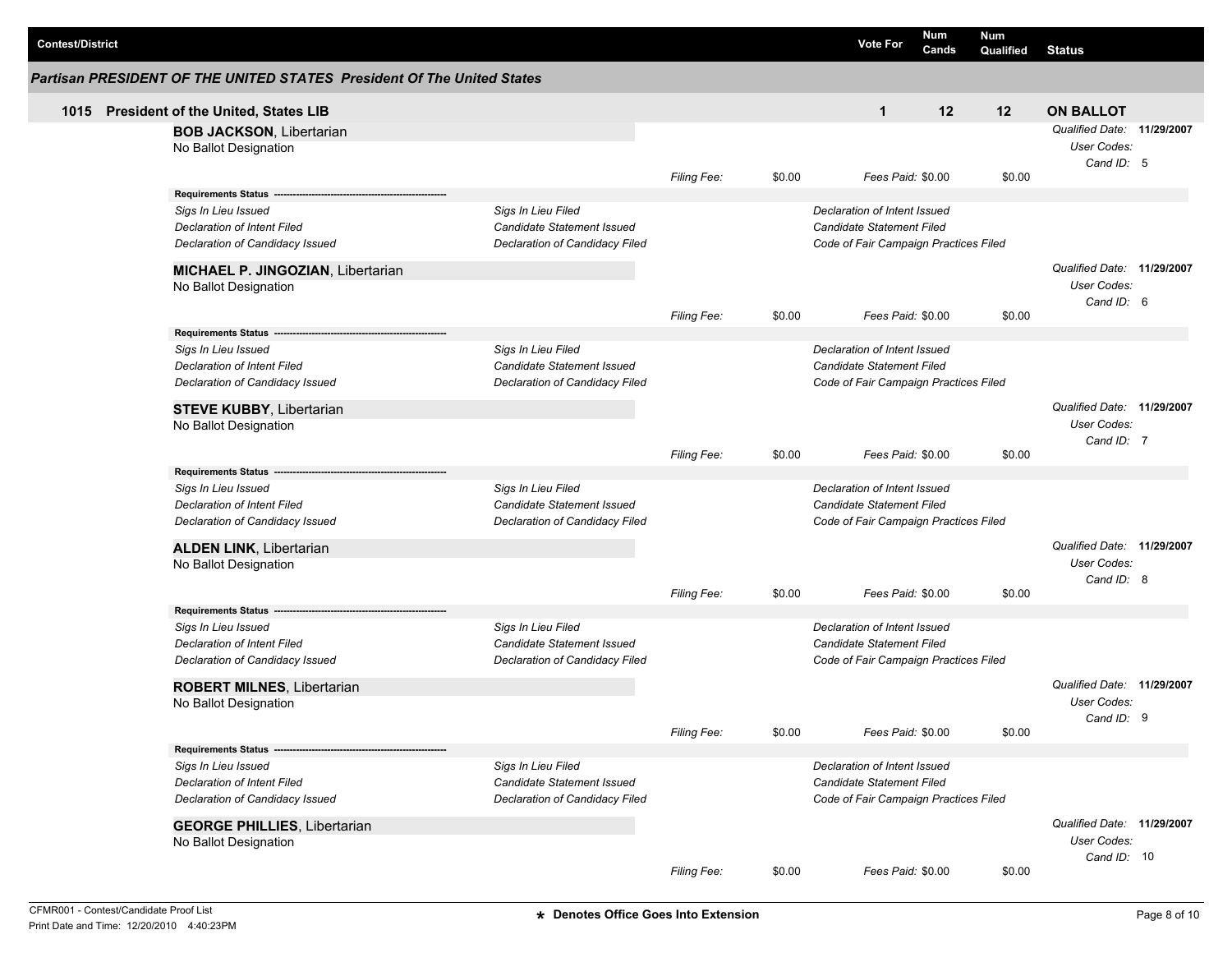| <b>Contest/District</b> |                  |                                                                        |                                |                    |        | <b>Vote For</b>                       | Num<br>Cands   | Num<br>Qualified | <b>Status</b>              |  |
|-------------------------|------------------|------------------------------------------------------------------------|--------------------------------|--------------------|--------|---------------------------------------|----------------|------------------|----------------------------|--|
|                         |                  | Partisan PRESIDENT OF THE UNITED STATES President Of The United States |                                |                    |        |                                       |                |                  |                            |  |
|                         |                  | 1015 President of the United, States LIB                               |                                |                    |        | $\mathbf 1$                           | 12             | 12               | <b>ON BALLOT</b>           |  |
|                         |                  | <b>Requirements Status</b>                                             |                                |                    |        |                                       |                |                  |                            |  |
|                         |                  | Sigs In Lieu Issued                                                    | Sigs In Lieu Filed             |                    |        | Declaration of Intent Issued          |                |                  |                            |  |
|                         |                  | Declaration of Intent Filed                                            | Candidate Statement Issued     |                    |        | Candidate Statement Filed             |                |                  |                            |  |
|                         |                  | Declaration of Candidacy Issued                                        | Declaration of Candidacy Filed |                    |        | Code of Fair Campaign Practices Filed |                |                  |                            |  |
|                         |                  | <b>WAYNE A. ROOT, Libertarian</b>                                      |                                |                    |        |                                       |                |                  | Qualified Date: 11/29/2007 |  |
|                         |                  | No Ballot Designation                                                  |                                |                    |        |                                       |                |                  | User Codes:                |  |
|                         |                  |                                                                        |                                |                    |        |                                       |                |                  | Cand ID: 11                |  |
|                         |                  |                                                                        |                                | <b>Filing Fee:</b> | \$0.00 | Fees Paid: \$0.00                     |                | \$0.00           |                            |  |
|                         |                  | <b>Requirements Status</b>                                             |                                |                    |        |                                       |                |                  |                            |  |
|                         |                  | Sigs In Lieu Issued                                                    | Sigs In Lieu Filed             |                    |        | Declaration of Intent Issued          |                |                  |                            |  |
|                         |                  | Declaration of Intent Filed                                            | Candidate Statement Issued     |                    |        | Candidate Statement Filed             |                |                  |                            |  |
|                         |                  | Declaration of Candidacy Issued                                        | Declaration of Candidacy Filed |                    |        | Code of Fair Campaign Practices Filed |                |                  |                            |  |
|                         |                  | <b>CHRISTINE SMITH, Libertarian</b>                                    |                                |                    |        |                                       |                |                  | Qualified Date: 11/29/2007 |  |
|                         |                  | No Ballot Designation                                                  |                                |                    |        |                                       |                |                  | User Codes:                |  |
|                         |                  |                                                                        |                                |                    |        |                                       |                |                  | Cand ID: 12                |  |
|                         |                  |                                                                        |                                | Filing Fee:        | \$0.00 | Fees Paid: \$0.00                     |                | \$0.00           |                            |  |
|                         |                  | <b>Requirements Status</b>                                             |                                |                    |        |                                       |                |                  |                            |  |
|                         |                  | Sigs In Lieu Issued                                                    | Sigs In Lieu Filed             |                    |        | Declaration of Intent Issued          |                |                  |                            |  |
|                         |                  | Declaration of Intent Filed                                            | Candidate Statement Issued     |                    |        | Candidate Statement Filed             |                |                  |                            |  |
|                         |                  | Declaration of Candidacy Issued                                        | Declaration of Candidacy Filed |                    |        | Code of Fair Campaign Practices Filed |                |                  |                            |  |
| $\ast$<br>1016          |                  | <b>President of the United, States P&amp;F</b>                         | *0-0 County Of Marin           |                    |        | $\mathbf{1}$                          | $\overline{7}$ | $\overline{7}$   | <b>ON BALLOT</b>           |  |
|                         | $Incumbent(s)$ : | Barack Obama                                                           |                                | Elected            |        |                                       |                |                  |                            |  |
|                         |                  |                                                                        |                                |                    |        |                                       |                |                  | Qualified Date: 11/29/2007 |  |
|                         | Candidate(s):    | STEWART A. ALEXANDER, Peace And Freedom                                |                                |                    |        |                                       |                |                  | User Codes:                |  |
|                         |                  | No Ballot Designation                                                  |                                |                    |        |                                       |                |                  | Cand ID: 1                 |  |
|                         |                  |                                                                        |                                | Filing Fee:        | \$0.00 | Fees Paid: \$0.00                     |                | \$0.00           |                            |  |
|                         |                  | <b>Requirements Status</b>                                             |                                |                    |        |                                       |                |                  |                            |  |
|                         |                  | Sigs In Lieu Issued                                                    | Sigs In Lieu Filed             |                    |        | Declaration of Intent Issued          |                |                  |                            |  |
|                         |                  | Declaration of Intent Filed                                            | Candidate Statement Issued     |                    |        | Candidate Statement Filed             |                |                  |                            |  |
|                         |                  | Declaration of Candidacy Issued                                        | Declaration of Candidacy Filed |                    |        | Code of Fair Campaign Practices Filed |                |                  |                            |  |
|                         |                  |                                                                        |                                |                    |        |                                       |                |                  |                            |  |
|                         |                  | JOHN CROCKFORD, Peace And Freedom                                      |                                |                    |        |                                       |                |                  | Qualified Date: 11/29/2007 |  |
|                         |                  | No Ballot Designation                                                  |                                |                    |        |                                       |                |                  | User Codes:                |  |
|                         |                  |                                                                        |                                |                    |        |                                       |                |                  | Cand ID: 2                 |  |
|                         |                  |                                                                        |                                | Filing Fee:        | \$0.00 | Fees Paid: \$0.00                     |                | \$0.00           |                            |  |
|                         |                  | Requirements Status ---                                                |                                |                    |        |                                       |                |                  |                            |  |
|                         |                  | Sigs In Lieu Issued                                                    | Sigs In Lieu Filed             |                    |        | Declaration of Intent Issued          |                |                  |                            |  |
|                         |                  | Declaration of Intent Filed                                            | Candidate Statement Issued     |                    |        | Candidate Statement Filed             |                |                  |                            |  |
|                         |                  | Declaration of Candidacy Issued                                        | Declaration of Candidacy Filed |                    |        | Code of Fair Campaign Practices Filed |                |                  |                            |  |
|                         |                  | <b>GLORIA E. LA RIVA, Peace And Freedom</b>                            |                                |                    |        |                                       |                |                  | Qualified Date: 11/29/2007 |  |
|                         |                  | No Ballot Designation                                                  |                                |                    |        |                                       |                |                  | User Codes:                |  |
|                         |                  |                                                                        |                                |                    |        |                                       |                |                  | Cand ID: 3                 |  |
|                         |                  |                                                                        |                                | Filing Fee:        | \$0.00 | Fees Paid: \$0.00                     |                | \$0.00           |                            |  |